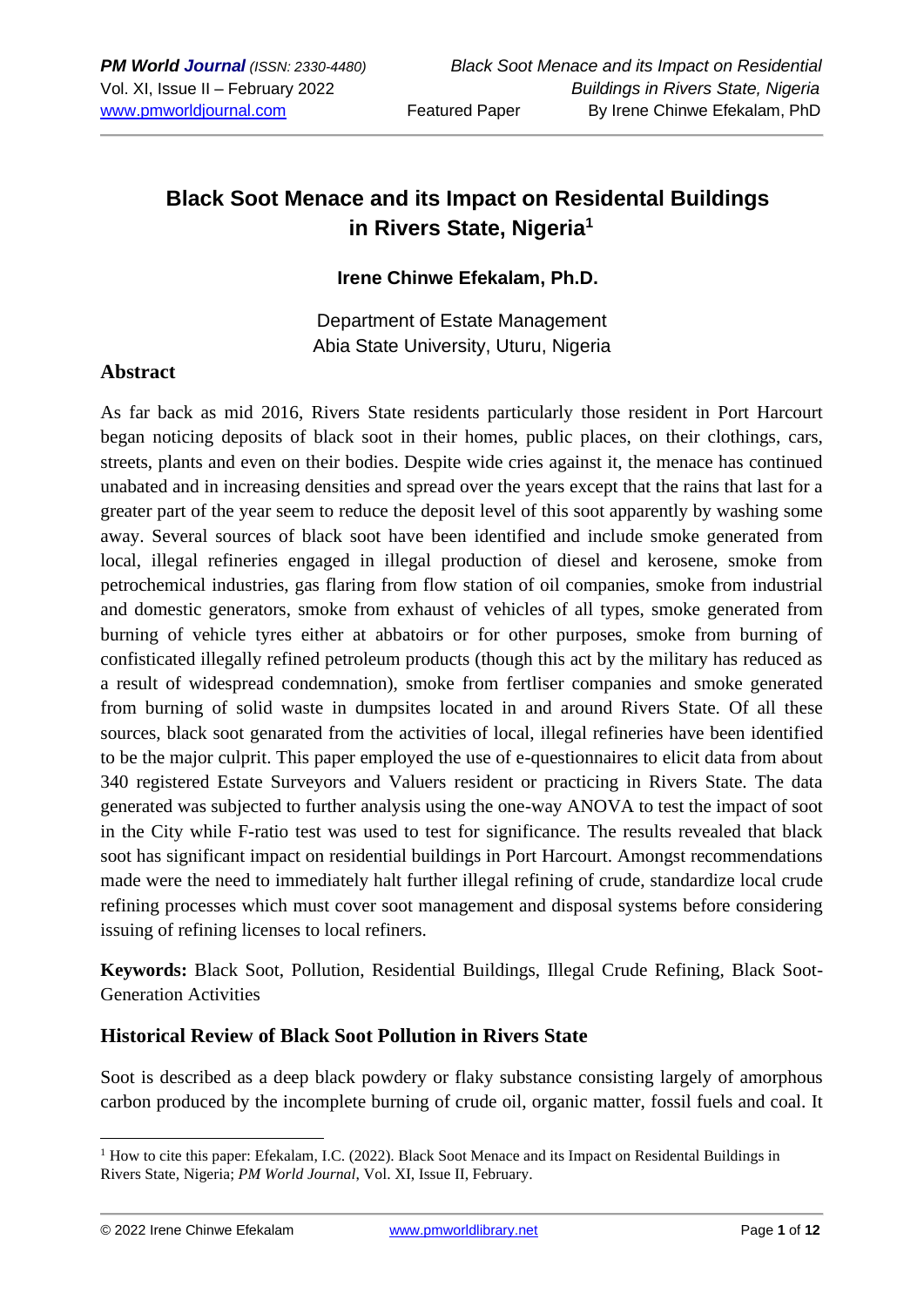is said to contain a number of pollutants including acids, metals, soils and dust. According to the 2019 Rivers State Governments's Report, black soot is the common term for a type of particle pollution called PM 2.5 – particulate matter with diameters that are 2.5micromters formed by the incomplete combustion of hydrocarbons and are capable of floating in the air for several months. Using air as its medium of movement, it moves about and settles on animate and inanimate objects and due to its tiny size, it can easily penetrate the lungs and bloodstreams of humans and animals. The US Environmental Protection Agency (EPA) describes black soot as one of the deadliest forms of air pollution.

Black soot deposits which began to be noticed in homes and surrounding environment in Rivers State in 2016 has become a serious environmental issue for not just the residents of the state but also for the country and international community. The soot first appears as clouds laden with dark particulate matters on the skyline in several parts of the state. But for their blackish nature and the fact that they are not characterized with cooler temperatures, these soot-laden clouds would have been mistaken for harmattan haze. This sight is easily noticed in the morning and evening hours and particularly, between the months of November and March when the rains subside. The menace of the soot is not discriminatory neither is it a respecter of persons and locations as its deposits and particles filter into homes and other closed areas just as it settles on cars, streets, water bodies, wetlands, plants and animals – there is virtually no safe place against soot in the state. This perhaps lays credence to the April 2018 ranking of Port Harcourt as the worst polluted city in the world with an air index of 188. Similarly, in December 2020, AirVisual ranked Port Harcourt as "very unhealthy" for sensitive groups having attained an air index of 207.817. In what appears to be a trend, AirVisual's ranking of air quality in Port Harcourt for July, 2021 threw up an air index of 152 far above the standard (0-50) and moderate (51-100) levels. Currently, AirVisual Air Quality Index for Port Harcourt is 150 US AQI and classed as unhealthy for sensitive groups. It went further to state categorically that PM2.5 (Black Soot) is the major pollutant with concentration more than 10.7 times above the WHO annual air quality guideline value (Air Quality AirVisual, 2022).

After 76 years of oil exploration and exploitation in the Niger Delta particularly in Rivers State, it is expected, and this has formed the basis of major public outcries, that a comprehensive environmental audit to ascertain how the environment has faired is long overdue. Sadly, this is yet to be successfully done. For this reason, the environmental impact assessment of 76 years of oil exploration and exploitation in Rivers State is somewhat unknown hence not much appreciated. This, perhaps, explains why the issue of black soot pollution in Rivers State which has lingered for about six years is yet to receive the desired attention.

The Rivers State Government set up a scientific work committee to conduct an investigative study on the prevalence of black soot in the state in 2018 and subsequently, a technical team in 2019 to implement the recommendations of the scientific work committee. Amongst the findings of this study was that illegal bunkering and gas flaring remain the two major sources of soot in the city. It was also found out that the spike in medical conditions in the state is traceable to the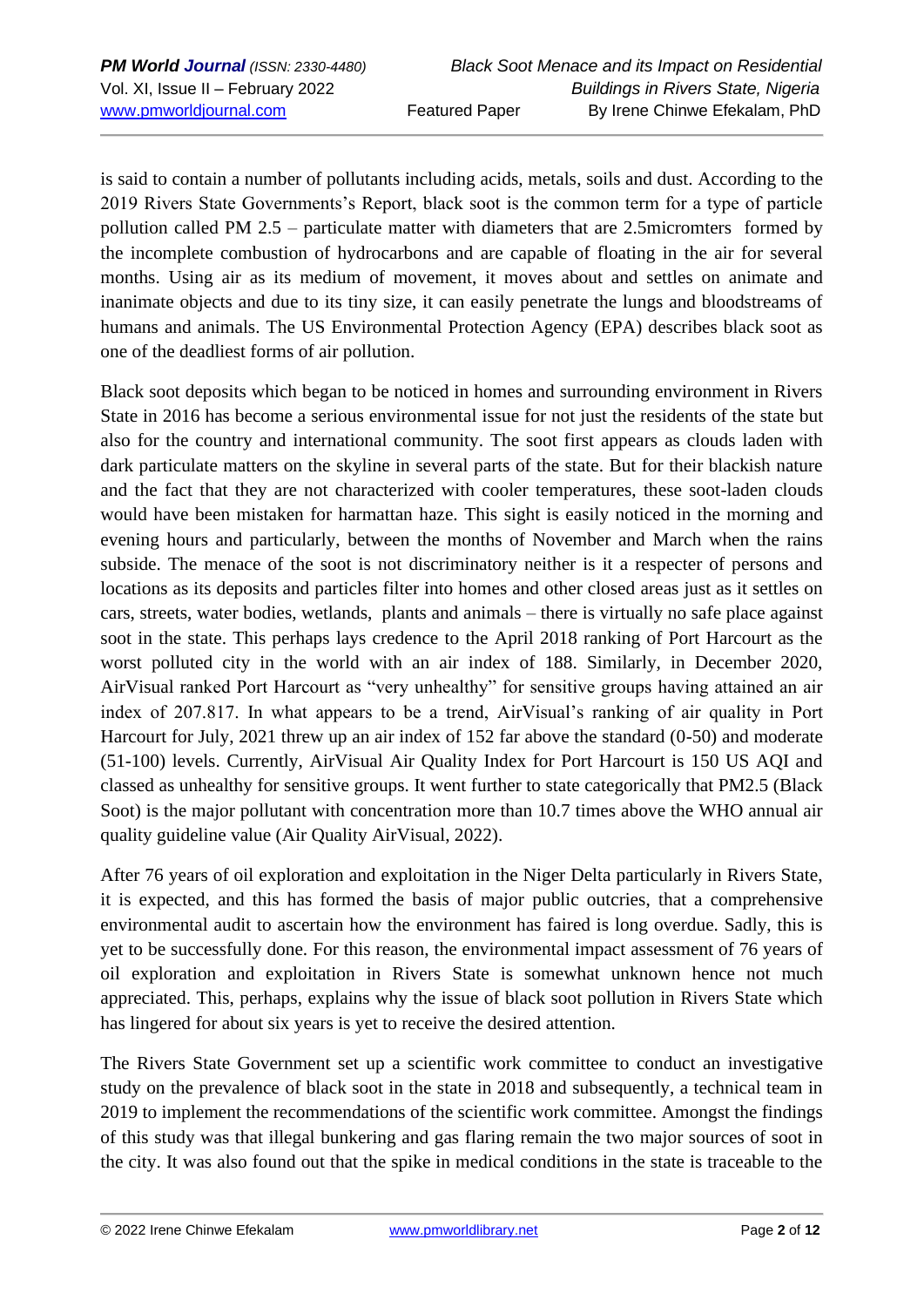prevalence of soot. Asides putting a halt to the burning of illegally refined petroleum products and confisticating old and expired tyres, not much has been felt or seen by Rivers State residents on fighting the black soot menace.

## **Study Area**

This study was conducted in Rivers State located in the Niger Delta region of Nigeria (Figure 1). It lies on the coastal plain of the eastern Niger Delta and is characterizes by a maze of effluents, rivers, lakes, creeks, lagoons and swamps crisscrossing the low lying plains in varying dimensions. Applying a growth rate of 2.96% to the 2006 population census figure for Rivers State, the state has a current estimated population of 9,567,892.



Figure 1: Map of Rivers State Source: Library of Congress (LOC); 2020

Though black soot was first noticed in parts of Port Harcourt and neighbouring local government areas of Eleme, Oyigbo, Ikwere, Obio/Akpor in 2016, deposits of the soot have been noticed in almost all areas of the state even on the islands, water bodies and wetlands. It seemed that the more the observations of the soot gained currency, the more the soot spread to other locations.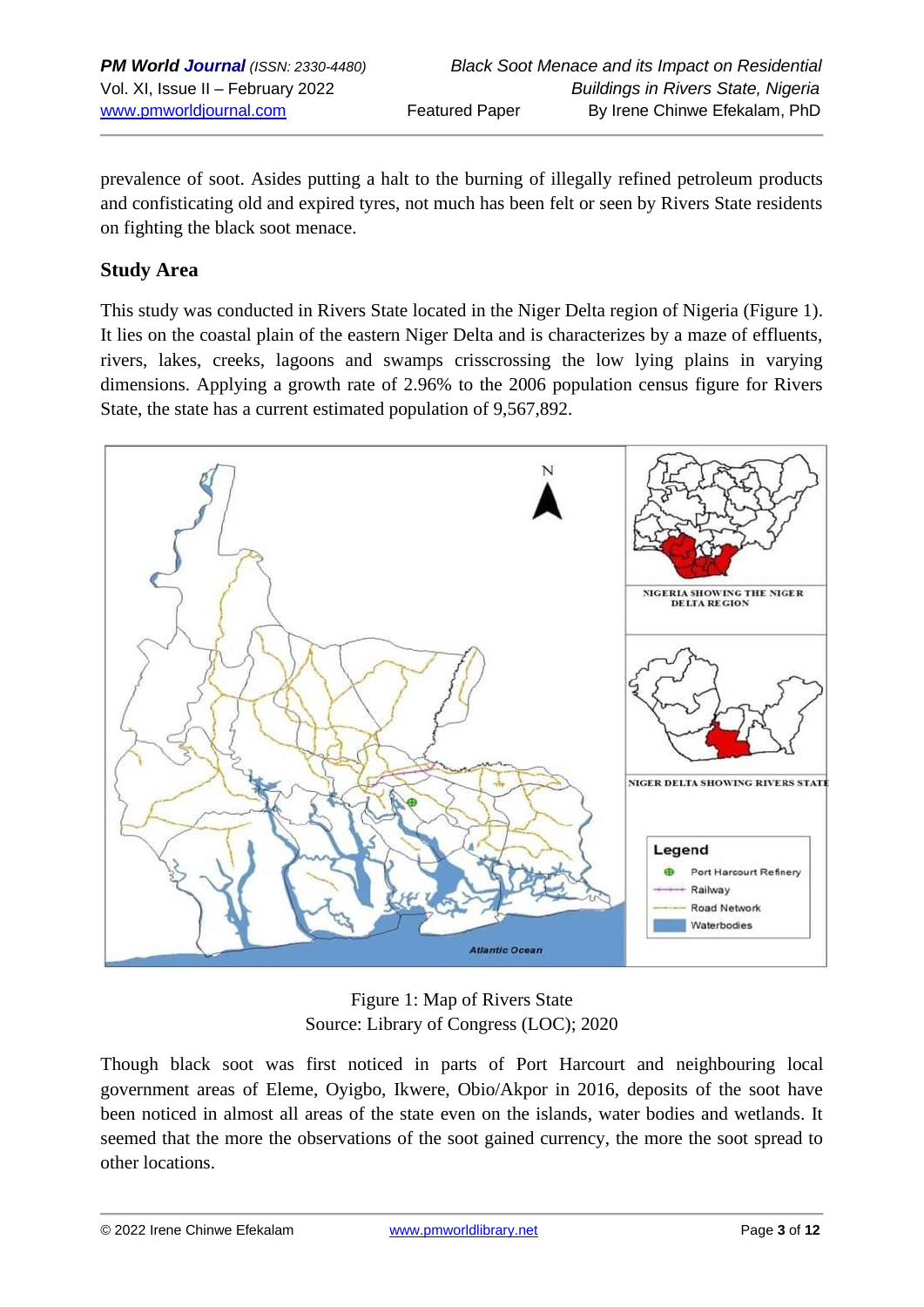Presently, black soot is noticeable in virtually all local government areas of Rivers State howbeit, in differing densities and intensities. (see figures  $2 - 4$  below)







Figures 2 – 4: Images of black soot in Rivers State Source: Google – medium.com images.app.goo.gl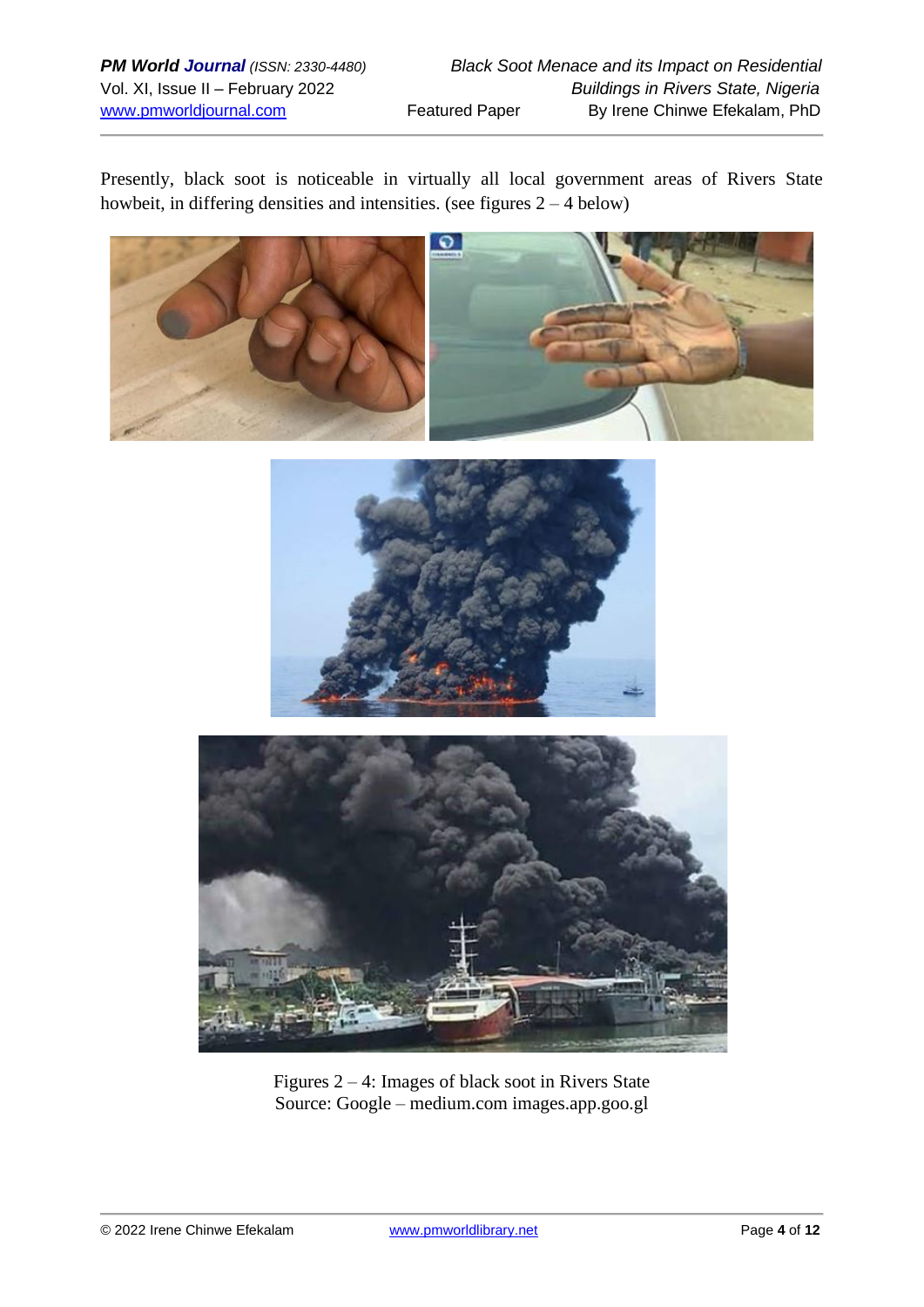### **Understanding the Concept of Residential Buildings**

A residential building is described as a building made up of one or more rooms used for housing with the necessary facilities and utilities that satisfy the living requirements of a person or a family. Craighead (2013) defines a residential building as a building containing separate residences where a person stays or lives regularly. He further opined that a residential building will usually include fittings, equipment, services including security and parking facilities. This is similar to Jinadu (2004) definition of residential housing wherein housing was defined to include the physical structure for residence (building), ancillary facilities and services within and around the physical structure as well as the general environmental amenities that surround the physical structure. Efekalam (2016) viewed residential buildings as being synonymous with housing structure and are thus considered as the built environment, a stimulant of the national economy and a set of durable assets which account for a high percentage of a country's wealth and in which households dwell and consequently spend a substantial part of their income to own or rent. Residential buildings are therefore aptly considered as the physical structure (the roof, the walls, the floors and the fittings and facilities attached to these structures such as windows, carparks and fences) that houses the residents which in Jinadu (2004) opinion is only but a part of the house.

Various categories of residential buildings abound and range from tenement buildings to self contained apartments and blocks of flats. Others include include bungalows (either fully or semi-detached), single storey houses (otherwise refered to as duplexes) and maisonnettes. Whatever the building category is, one thing stands out – namely these buildings are designed and built for the residential or housing needs of individuals or households.

Residential buildings just like other building classes require professional manangement if such buildings must continue to fulfil their objectives and satisfy the aims of the owner, builder and/or investor. Property management helps to lower risks associated with property investments by maximising reurns and reducing costs associated with residential buildings, improving quality of life of those residing in the property and ensuring safety of life of both those resident in the building and the building itself. It also promotes healthy relationships between stakeholders in the property (the owner or investor, the residents, the property manager and other parties such as law enforcement agents and housing authorities) and ensuring proper planning for future actions. This explains why a good property manager is seen as a manager of both real property and people.

#### **Management Tasks involved in Managing Residential Buildings**

The task of professionally managing residential building investments and indeed other types and classes of real property investments in Nigeria rest squarely on Estate Surveyors and Valuers (Cap E. 13 LFN 2007). Managing residential buildings basically entails running an incomeproducing residential property on behalf of the owner. Traditionally, the tasks involved in managing residential buildings include tenants selection, rent collection and making appropriate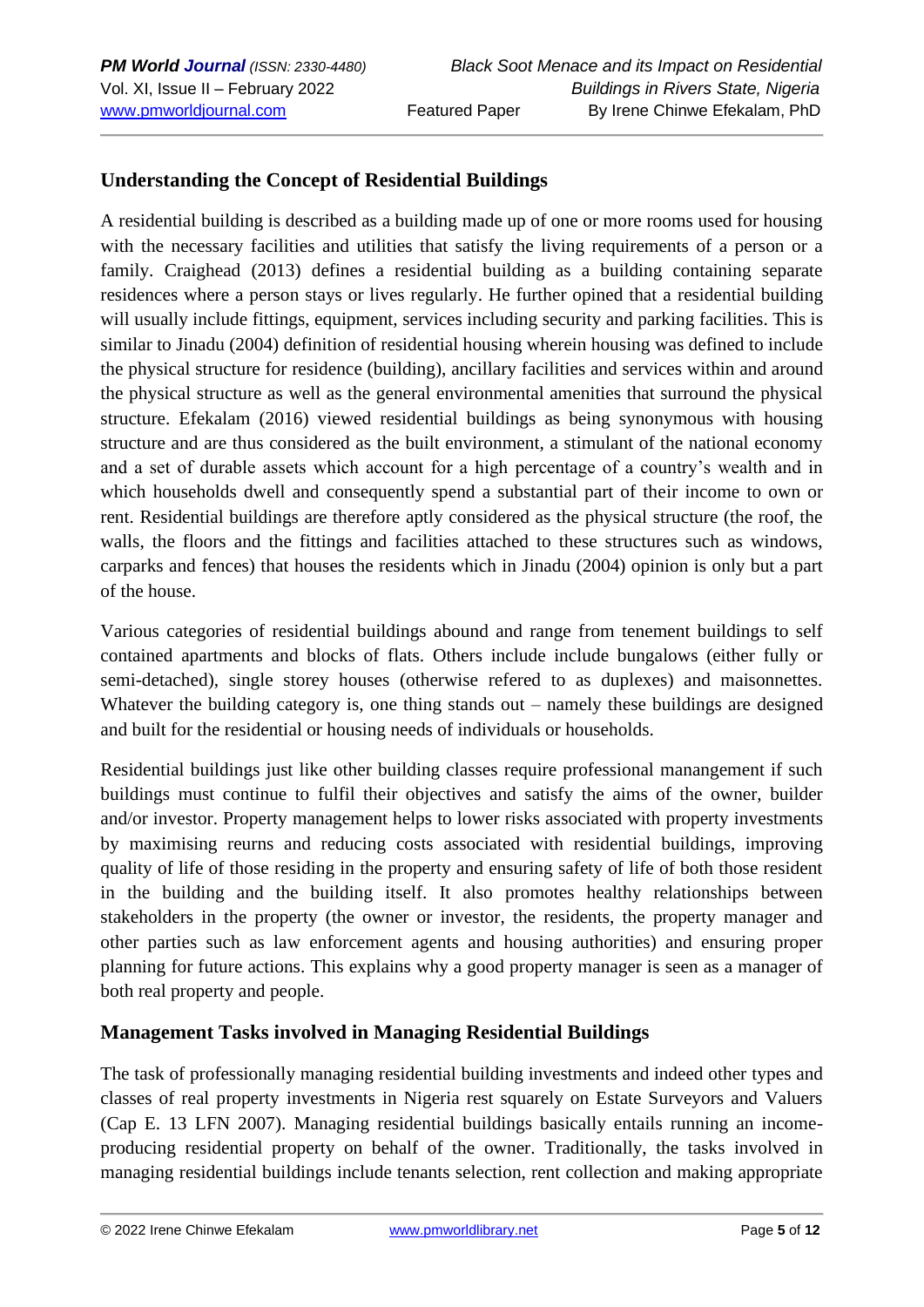remittances, service charge administration, attending to tenants requests, issues and problems and acting on behalf of the owner or investor in matters relating to the building. Working for owners of the residential buildings, property managers take responsibility for day-to-day maintenance, repairs, general upkeep and security of the buiilding. In recent times however, several changes including changes in policies, laws and environment have spelt out greater tasks for the property manager. Changes in the Rivers State environment as occassioned by black soot have led to increasing management tasks and improvement on approaches to carrying out already identified tasks.

Black soot attacks residential buildings in the form of dark matter that appear and settle on roof tops, floors, walls and ceilings, gathering intensity over time thereby becoming more prevalent and extensive and more costly to clean up and manage. Some areas susceptible to gathering soot in residential buildings include:

- The base of doors this mostly occurs in homes with carpets. These carpets tend to filter the soot from the air and get them trapped at the base of doors particularly doors that open outside the building
- On light swithches and outlets including lamp holders and chandelier, fans and airconditioners – this is simply because static electricity tend to attract soot. Cleaning of these require professional cleaning and supervision
- On walls this is the most prevalent and poses the greatest management task and cost. It is often due to temperature differences in different parts of the wall leading to "ghosting" (the creation of black spots and areas on walls). Walls constantly get dirty soot making the building appear unkept
- On floors generally, all floors are susceptible to gathering soot in homes irrespective of the finishing. Also, in buildings where the floors are covered with carpets and rugs, these also trap and accumulate black soot over time especially in situations where cleaning is not carried out regularly. Black soot has been observed to discolour floor tiles causing them to appear dirty and darker than normal
- On roof tops black soot settle on roof tops and when it comes in contact with moisture becomes acidic and capable of reducing the life span of roofing sheets while increasing their maintenance costs as they become more susceptible to rust and other forms of damage (see figure 5 and 6 below).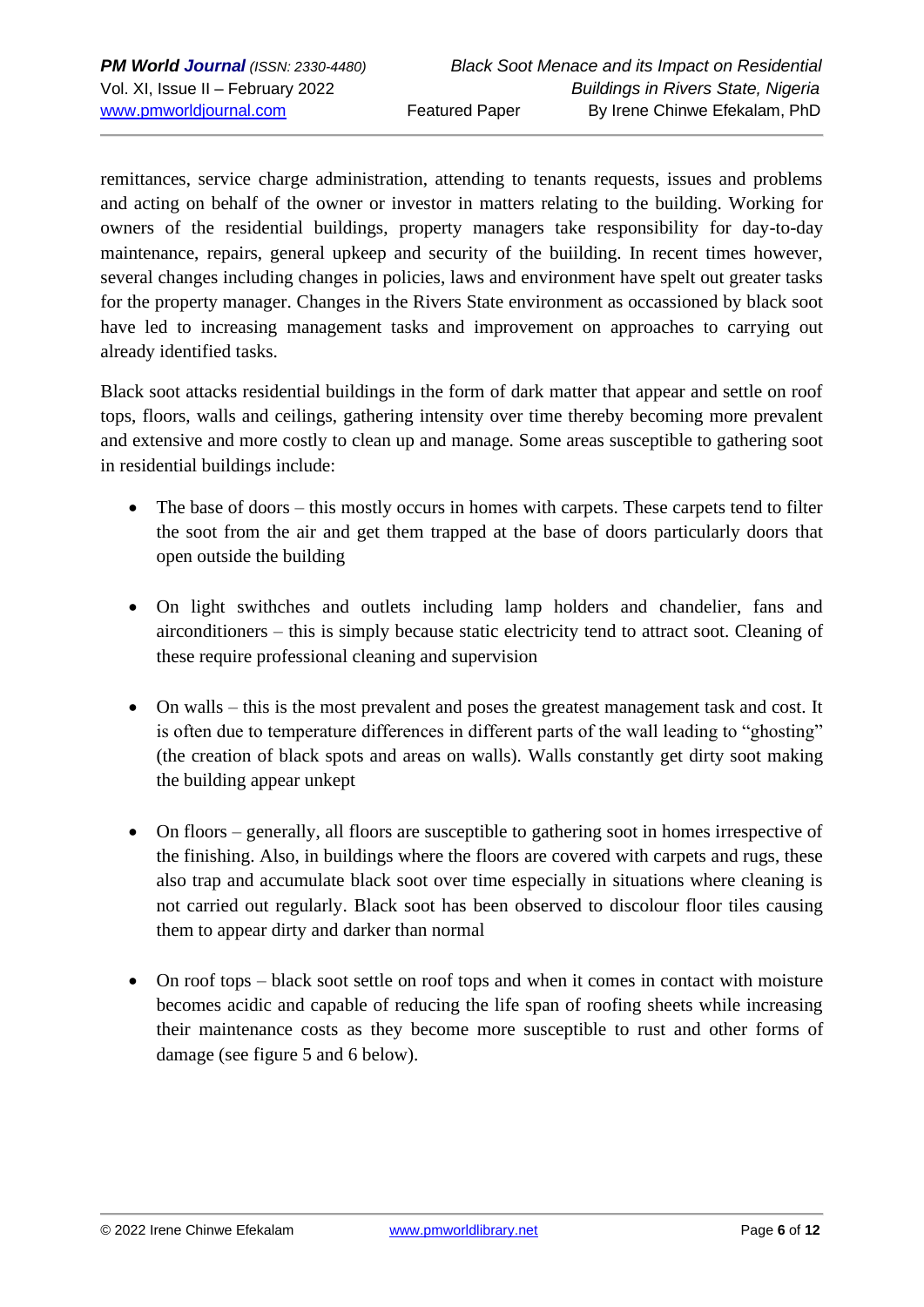

Figure 5 and 6: Black soot on the roof top of a residential building in Rivers State

An understanding of the areas in residential buildings that are prone to attack by soot bring to limelight the growing need to enhance and improve property management tasks in such areas in order to keep abreast with achieving the aims of property management.

# **Gap in Literature**

Several studies on the effects of black soot have been conducted however, these studies were focused mainly on determining the effect or impact of black soot on humans and the environment.

Apart from the most common irritation to the eyes, nose and throat, black soot has been associated with upper respiratory infections such as asthma, pneumonia, coronary heart disease, bronchitis and some other respiratory illnesses (Yakubu, 2017). According to the Rivers State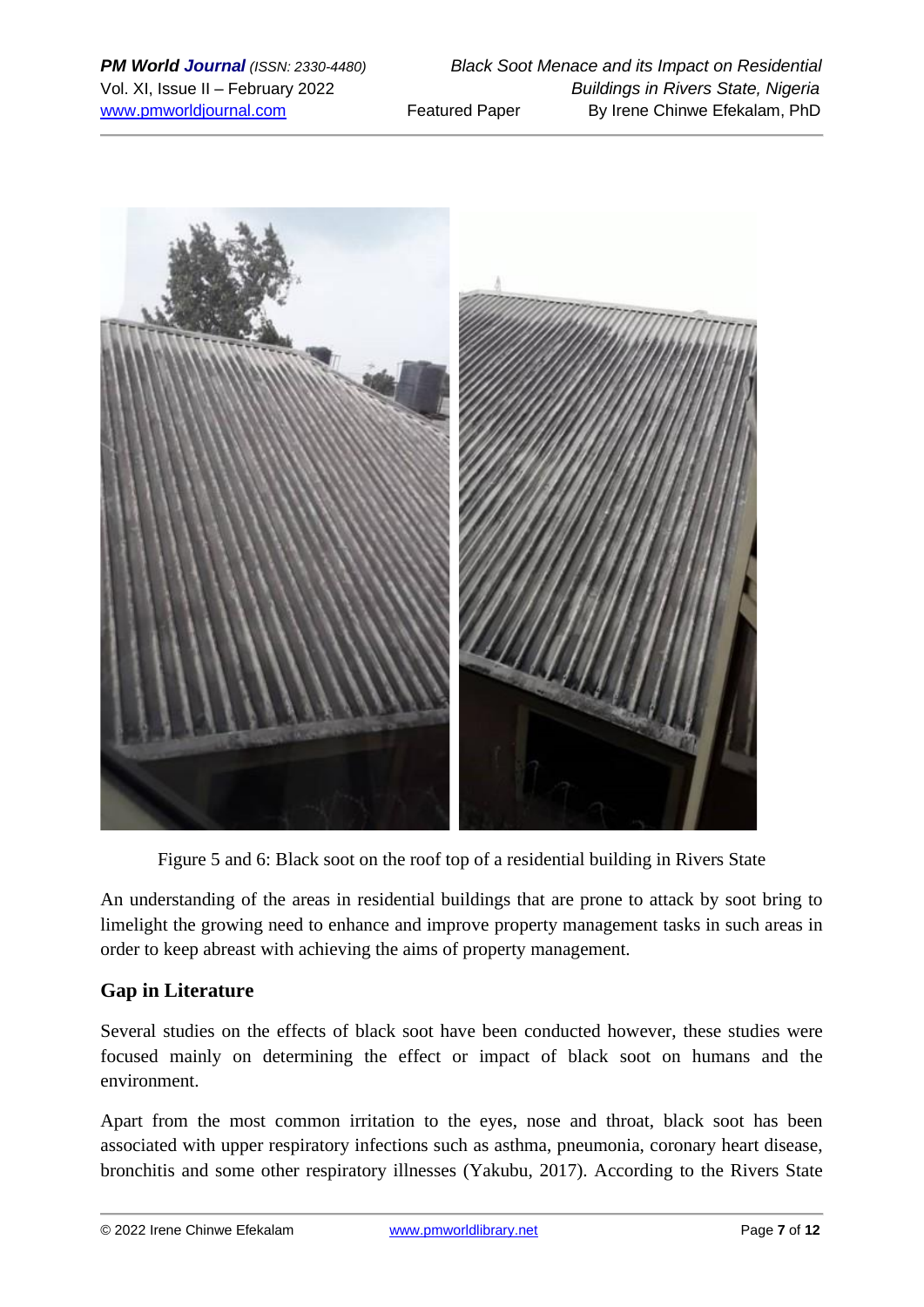Government (2019a) report, laboratory analysis revealed that black soot has a severe level of toxicity capable of reducing the absorption of folic acid by fetuses in pregnant women thereby leading to birth defects. Ede and Edokpa (2017) were emphatic in stating that black soot is capable of causing skin and lung cancer which may lead to premature death.

Whyte, Numbere and Sam (2020) in their study opined that soot which contain sulphur dioxide and nitrogen dioxide combine with moisture to cause acidity and acid rains which is capable of negatively affecting all components of the environment. The trio asserted that black soot has also been found to cause water turbidity leading to water pollution and death of flora and fauna.

Informative as all the studies above are, none has been found to ascertain the effect of black soot on residential buildings. Herein lies the gap which this study seeks to fill.

### **Study Methodology**

This study centres on determining the impact of black soot on residential buildings in Rivers State. Literature on black soot and residential buildings were reviewed extensively thereby revealing the gap which this study seeks to fill.

Given that two sets of data (qualitative and quantitative) were obtained in the course of this study, the researcher adopted the use of mixed-methods research design which allows for the combined use of both quantitative and qualitative analytical methods in carrying out studies of this nature.

An e-questionnaire was developed using the Google Form and subjected to reliability and viability tests using pre-testing tools as suggested by Tonglet, Phillips and Bates (2004). Our population of study which equals our sample size is given as 340 and comprise all registered Estate Surveyors and Valuers practicing or residing in Rivers State (Branch Directory 2020 – 2022). The 340 questionnaires distributed contained questions aimed at determining the impact of black soot on residential buildings. Of this number, 305 representing 89.71% were returned, correctly filled out. Data generated were then subjected to statistical tests using the one-way ANOVA F-test which is suitable for use in studies where test of differences between means is required for samples or populations larger than 30. The analysis was done using SPSS, version 22. The results of the analysis backed up with literature review formed the basis for the outcome of this study.

#### **Data Analysis and Results**

From the aim of this study, the following hypothesis was formulated:

- Ho: Black soot does not significantly impact on residential buildings in Rivers State
- H1: Black soot impacts significantly on residential buildings in Rivers State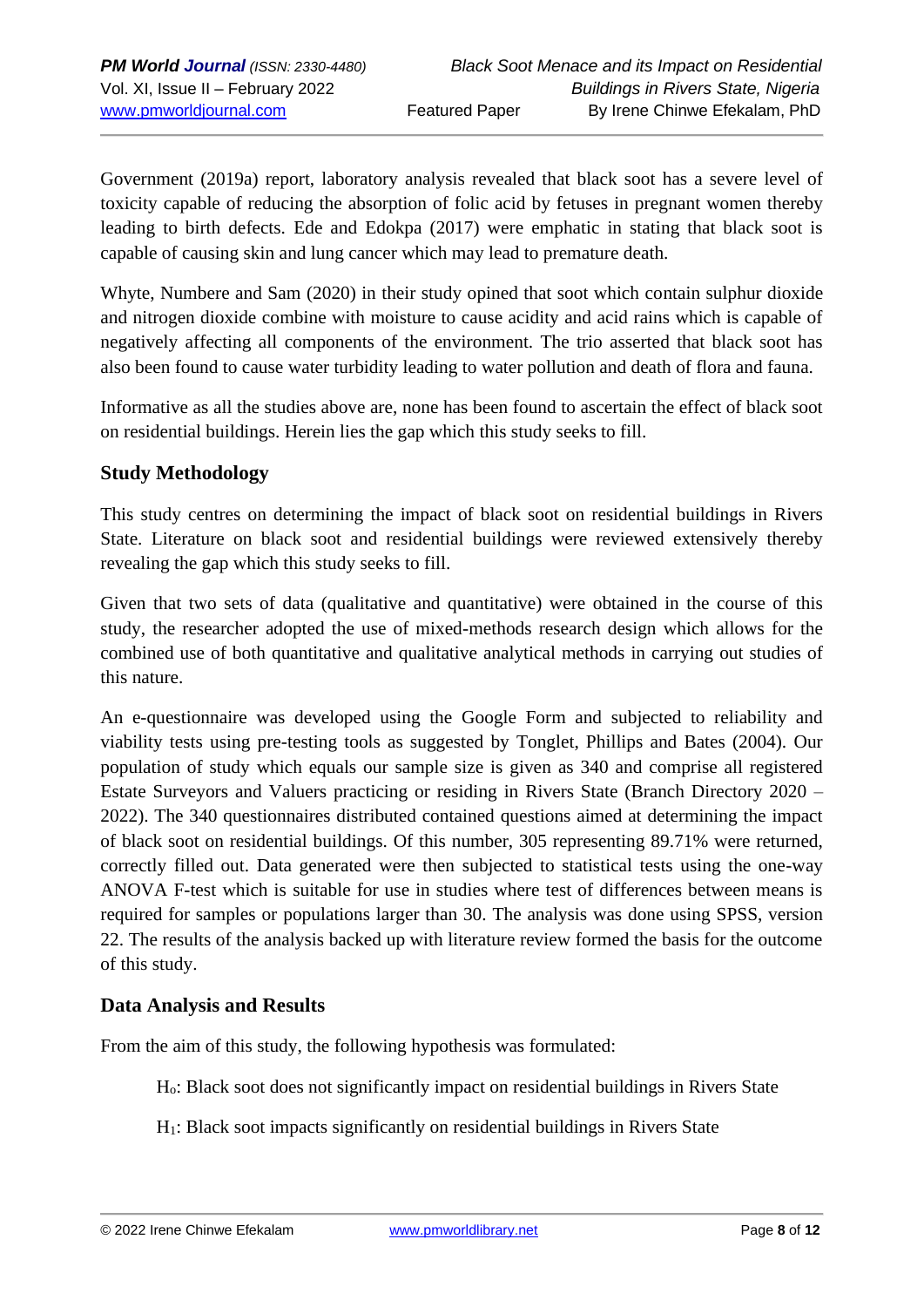In testing this hypothesis, one-way ANOVA F-test was employed to determine the significance level of the impact of black soot on residential buildings in Rivers State based on data generated from Estate Surveyors and Valuers who are considered professionals in real property management. Table 1 below is a one-way ANOVA F-test table which showed that the p-value (0.000) is low (being lower tha 0.05) suggesting that the null hypothesis be rejected in favour of the alternative hypothesis.

|              | Table 1 – ANOVA F-test results of the impact of black soot on various locations in Rivers |  |  |
|--------------|-------------------------------------------------------------------------------------------|--|--|
| <b>State</b> |                                                                                           |  |  |

| Source            | Sum of Squares | Df  | Mean Square |         | Sig   |
|-------------------|----------------|-----|-------------|---------|-------|
| Between locations | 348486.388     | ∸   | 174243.194  | 580.797 | 0.000 |
| Within locations  | 3209.720       | 114 | 300.007     |         |       |
| Total             | 351697.110     | 116 |             |         |       |

Source: SPSS, Version 22

The analysis and results above give strong justification for rejecting the null hypothesis and accepting the alternate hypothesis. It is therefore correct to state that black soot impact significantly on residential buildings in Rivers State.

#### **Discussion of Findings/Results**

Preliminary observations, physical inspections and literature review revealed some level of impact of black soot on residential buildings in Rivers State. To further explore the significance level of this impact, a statistical analysis was undertaken to check whether this impact was significant enough to be a source of worry to government and other stakeholders in the built industry. The test was based on hypothesis as stated above. The analysis indicated a significant impact thus the null hypothesis was rejected and the alternate hypothesis adopted as the outcome of this study.

In rejecting the null hypothesis that black soot does not significantly impact on residential buildings in Rivers State, we accept the fact that black soot significantly impacts on residential buildings in the study area and should therefore be a serious source of worry to government and other stakeholders in the built industry in Rivers Sate in particular and Nigeria as a whole.

The result of this study throws up an inverse relationship which manifests in the increasing tasks facing the Estate Surveyor and Valuer in carrying out the task of managing residential buildings. This relationship also manifests in increasing costs associated with managing residential buildings which invariably translate to increased cost of buying or building or renting a residential building in Rivers State. This study revealed that prospective tenants and residential property developers seek for accomodations or land for residential property developments in neighbouring states where the impact of the soot is either not felt or at its barest minimum. It is envisaged (though subject to further studies) that this scenario is capable of leading to very many voids in residential buildings, reduction or loss of returns on investments and a reduction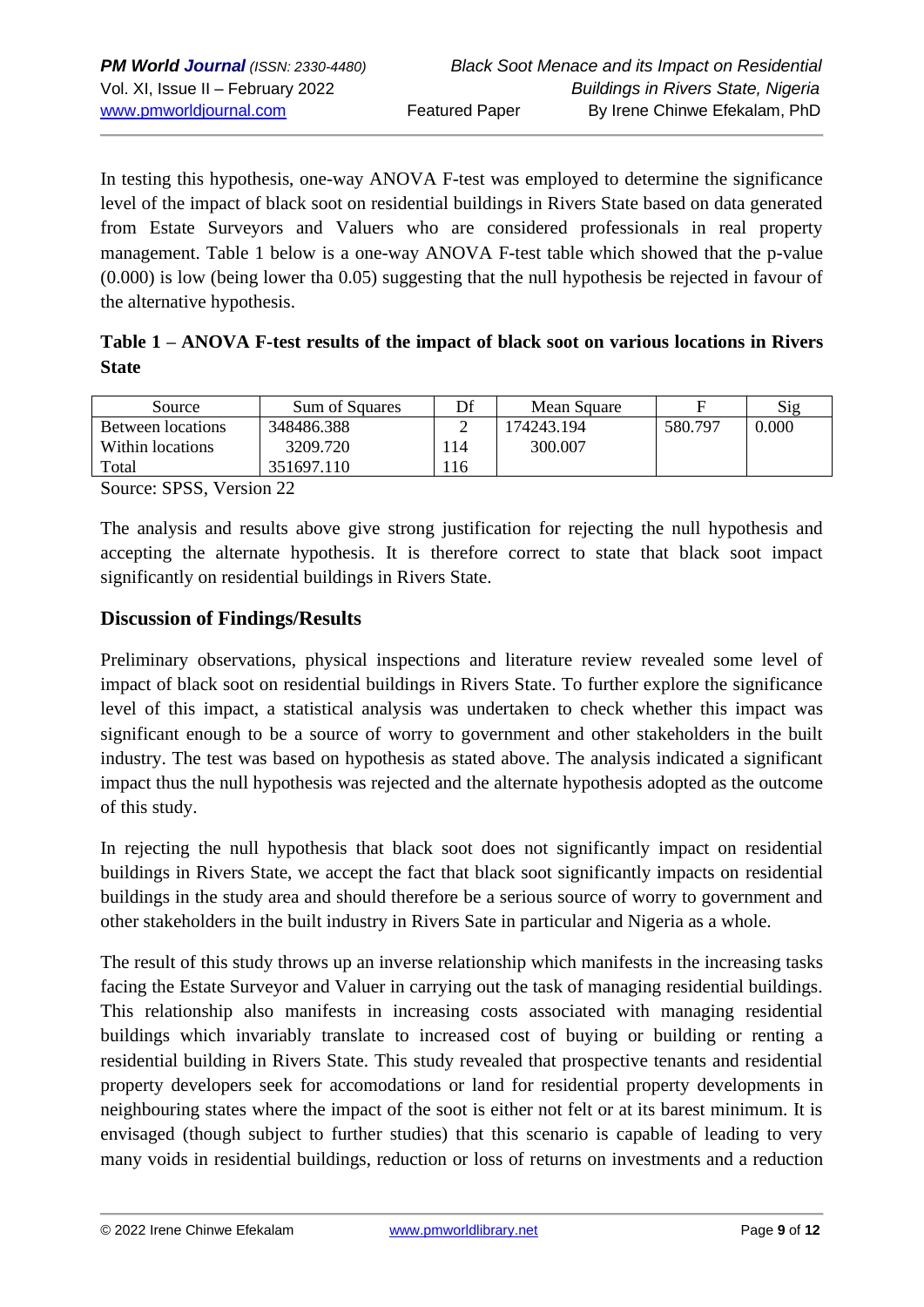in the gross earnings of the state as occassioned by loss of or reduction in revenue earnings from this source.

#### **Conclusion**

In what appears to be a drift from the norm, this study has shown that black soot not only impacts human health and air as many researches have shown but also impacts significantly and negatively on residential buildings.

It is about time that the black soot menace which has lasted for almost six years in Rivers State be given the desired attention and fight that it desreves. Observations over the last six years show that the deposit and impact of black soot in Rivers State get more intense with passage of time confirming the fact that very little or nothing is being done to fight the menace.

Considering the fact that human and animal health, plant health, air and even residential buildings have been found to be significantly and negatively impacted by black soot, all efforts by individuals, groups, coperate organisations and government should be intensified and geared towards consciously reducing and gradually eliminating black soot pollution in the state.

#### **Recommendations**

It is hereby recommended that conscious, deliberate and intense efforts on creating awareness of the adverse effects of black soot pollution be carried out in Rivers State especially among those locals who engage in illegal refining. Yes, they may be enjoying the money got from this illegal refining without knowing that the monies so generated can not be equated to the damage pollution from this source is causing to human health, components of our environment and residential buildings.

On managing residential buildings, it is recommended that periodic cleaning and maintenance of walls, floors and other parts of the building that require cleaning be intensified and carried out more regularly to reduce the attack and impact of black soot on them.

It is also recommended that government refineries be fully refurbished and put to optimal use. In this way, sufficient quantities of petroleum products will be produced such that markets for illegally refined petroleum products will stop thriving and gradually die off.

One of the recommendations of the technical team on black soot set up by the State Government in 2019 is the need to integrate local and artisanal refiners into cooperatives for the formal refining of petroleum products. It was envisaged that a modular refinery that will come on stream in 2021 to curb this menace. If this recommendation can be fully implemented, it is believed that black soot menace will reduce drastically.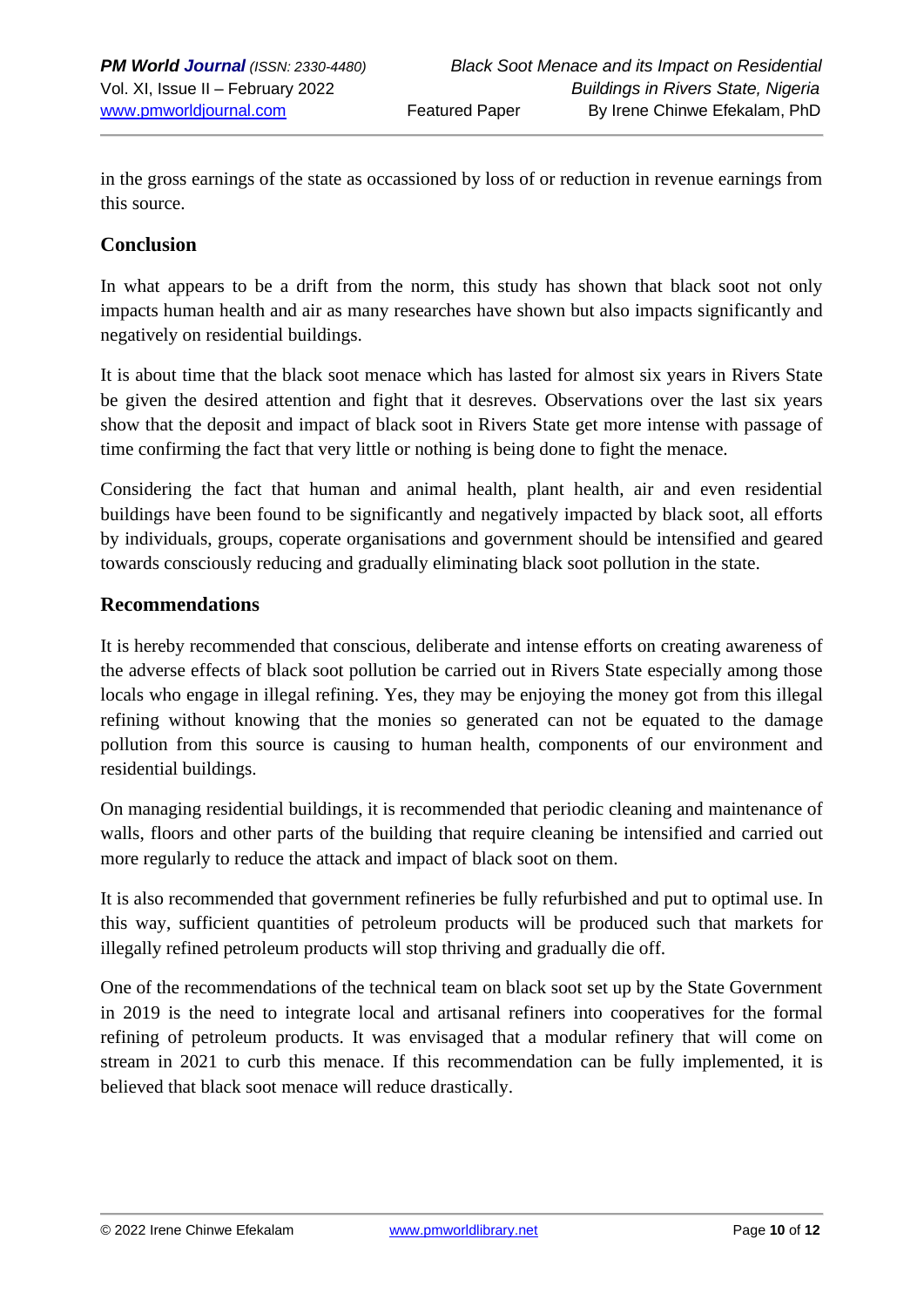#### **Suggestions for Further Studies**

The foregoing is a study on the menace of black soot in Port Harcourt and its impact on residential buildings. The findings and results of the study threw up new areas that can be subjected to further studies and researches.

First of all, residential buildings are just one out of the over six classes of real property. There is therefore the need to study the impact of black soot on other classes of real property and to further compare the impact of black soot on one class in relation to another class.

Secondly, it is also possible that black soot pollution has significant negative impact on other areas or things such as housing development in Rivers State, increasing voids, decreased income and revenue earnings to mention only a few. These should be subjected to further studies in order to make research-based conclusions.

#### **References**

Air Quality/AirVisual (2022) IQAir AG retrieved from <https://www.iqair.com/nigeria/rivers/port-harcourt>

Amnesty International (2009) Nigeria: petroleum pollution and poverty in the Niger Delta being a United Kingdom Amnesty International Publicattions International Secretariat

Branch Directory 2020 -2022 being a publication of The Nigerian Institution of Estate Surveyors and Valuers; Rivers State Branch

Craighead, G. (2013) *Highlife security and fire life safety* available on: doi:10.1016/B978-1- 85617-555-5.00011-0

Ede, P. N. And Edokpa, D. O. (2017) Satellite determination of partivulate load over port harcourt during black soot incidents. *Journal of atmospheric pollution vol 5, no. 2, 55 - 61*

Estate Surveyors and Valuers (Registration, etc) Decree No. 24 of 1975, now Cap E. 13 LFN 2007

Kalagbor, I. A., Dibofori-Orji, A. N. And Ekpete, O. A. (2019) Exposure to heavy metals in soot samples and cancer risk assessment in Port Harcourt, Nigeria *Journal of health and pollution vol 9(24) retrieved from doi: 10.5696/2156-9614-9.24.191211.eCollection 2019 Dec*

Ogele, E. P., and Egobueze, A (2020) The artisanal refining and socioeconomic development in Rivers State, Nigeria: 2007 – 2017. *International journal of research and innovation in social science IV(IV): 16 -25*

Rivers State Government (2019) A study of airborne particulates "Black Soot" in Port Harcourt and its environs. Published by the Ministry of Environment, Rivers State